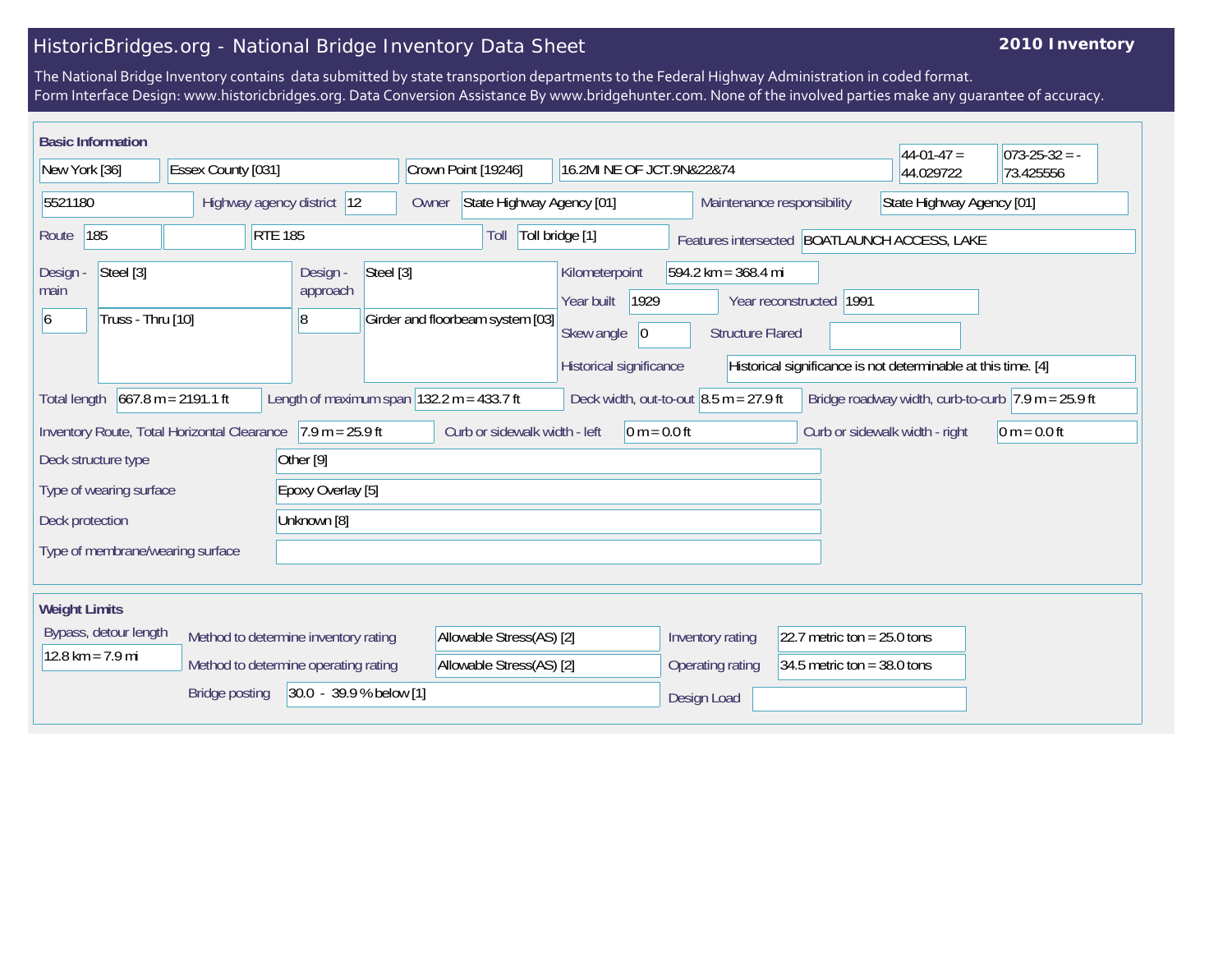| <b>Functional Details</b>                                                                                                           |                                                                                                                               |  |  |  |  |  |  |  |
|-------------------------------------------------------------------------------------------------------------------------------------|-------------------------------------------------------------------------------------------------------------------------------|--|--|--|--|--|--|--|
| 3177<br>Average daily truck traffi<br>Average Daily Traffic                                                                         | Year 2009<br>2029<br>4039<br>$ 10\rangle$<br>%<br>Future average daily traffic<br>Year                                        |  |  |  |  |  |  |  |
| Road classification<br>Minor Arterial (Rural) [06]                                                                                  | Approach roadway width<br>$7.3 m = 24.0 ft$<br>Lanes on structure 2                                                           |  |  |  |  |  |  |  |
| Type of service on bridge Highway [1]                                                                                               | Direction of traffic 2 - way traffic [2]<br>Bridge median                                                                     |  |  |  |  |  |  |  |
| Parallel structure designation<br>No parallel structure exists. [N]                                                                 |                                                                                                                               |  |  |  |  |  |  |  |
| Type of service under bridge<br>Waterway [5]                                                                                        | Navigation control on waterway (bridge permit required). [1]<br>Lanes under structure<br>Navigation control<br>$\overline{0}$ |  |  |  |  |  |  |  |
| Navigation vertical clearanc<br>$28.9 m = 94.8 ft$                                                                                  | Navigation horizontal clearance $ 129.2 \text{ m} = 423.9 \text{ ft} $                                                        |  |  |  |  |  |  |  |
| Minimum vertical clearance over bridge roadway<br>$4.26$ m = 14.0 ft<br>Minimum navigation vertical clearance, vertical lift bridge |                                                                                                                               |  |  |  |  |  |  |  |
| Minimum lateral underclearance reference feature Feature not a highway or railroad [N]                                              |                                                                                                                               |  |  |  |  |  |  |  |
| Minimum lateral underclearance on right $99.9 =$ Unlimited                                                                          | Minimum lateral underclearance on left $0 = N/A$                                                                              |  |  |  |  |  |  |  |
| Minimum Vertical Underclearance $ 0 = N/A$                                                                                          | Minimum vertical underclearance reference feature Feature not a highway or railroad [N]                                       |  |  |  |  |  |  |  |
| Appraisal ratings - underclearances N/A [N]                                                                                         |                                                                                                                               |  |  |  |  |  |  |  |
|                                                                                                                                     |                                                                                                                               |  |  |  |  |  |  |  |
| <b>Repair and Replacement Plans</b>                                                                                                 |                                                                                                                               |  |  |  |  |  |  |  |
| Type of work to be performed                                                                                                        | Work to be done by contract [1]<br>Work done by                                                                               |  |  |  |  |  |  |  |
| Replacement of bridge or other structure because<br>of substandard load carrying capacity or substantial                            | Bridge improvement cost<br>22179000<br>14857000<br>Roadway improvement cost                                                   |  |  |  |  |  |  |  |
| bridge roadway geometry. [31]                                                                                                       | $667.8 m = 2191.1 ft$<br>Length of structure improvement<br>Total project cost<br>37036000                                    |  |  |  |  |  |  |  |
|                                                                                                                                     | Year of improvement cost estimate<br>2009                                                                                     |  |  |  |  |  |  |  |
|                                                                                                                                     | Unknown [501]<br>Border bridge - percent responsibility of other state<br>50<br>Border bridge - state                         |  |  |  |  |  |  |  |
|                                                                                                                                     | $ 0\rangle$<br>Border bridge - structure number                                                                               |  |  |  |  |  |  |  |